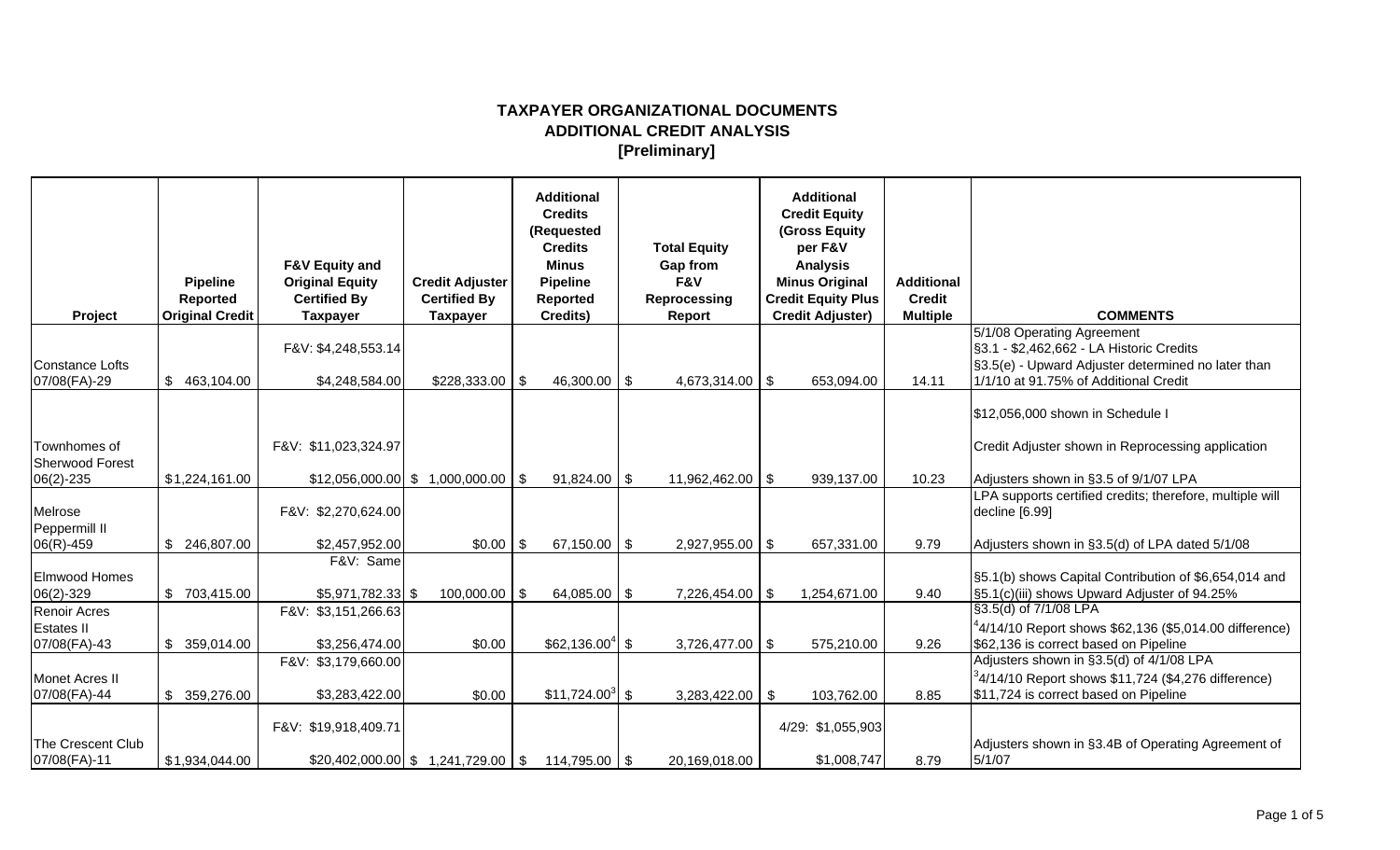|                                                 | <b>Pipeline</b>                           | <b>F&amp;V Equity and</b><br><b>Original Equity</b> | <b>Credit Adjuster</b>                 | <b>Additional</b><br><b>Credits</b><br>(Requested<br><b>Credits</b><br>Minus<br><b>Pipeline</b> | <b>Total Equity</b><br>Gap from<br>F&V | <b>Additional</b><br><b>Credit Equity</b><br><b>(Gross Equity</b><br>per F&V<br><b>Analysis</b><br><b>Minus Original</b> | <b>Additional</b>                |                                                                                                                                                                                                                                                    |
|-------------------------------------------------|-------------------------------------------|-----------------------------------------------------|----------------------------------------|-------------------------------------------------------------------------------------------------|----------------------------------------|--------------------------------------------------------------------------------------------------------------------------|----------------------------------|----------------------------------------------------------------------------------------------------------------------------------------------------------------------------------------------------------------------------------------------------|
| Project                                         | <b>Reported</b><br><b>Original Credit</b> | <b>Certified By</b><br><b>Taxpayer</b>              | <b>Certified By</b><br><b>Taxpayer</b> | Reported<br>Credits)                                                                            | Reprocessing<br>Report                 | <b>Credit Equity Plus</b><br><b>Credit Adjuster)</b>                                                                     | <b>Credit</b><br><b>Multiple</b> | <b>COMMENTS</b>                                                                                                                                                                                                                                    |
| <b>Ridge Estates</b><br>of Hammond<br>06(2)-147 | \$928,806.00                              | F&V: \$8,708,439.00<br>$$12,207,180.00$ \\$         | 889,140.00 \$                          | $399,900.00$ \\$                                                                                | 11,318,040.00 \$                       | 3,498,741.00                                                                                                             | 8.75                             | Adjusters shown in 1st Amendment dated 2/22/10 to<br>LAP dated 4/12/06                                                                                                                                                                             |
| Georgetown III<br>07/08(FA)-50                  | \$1,243,132.00                            | F&V: \$11,870,717.19<br>$$12,088,250.00$ \\$        | 87,576.00 \$                           |                                                                                                 | 12,095,415.00 \$                       | 824,678.00                                                                                                               | 8.38                             | Reprocessing showed equity adjuster of \$350,000<br>Adjusters shown in §3.5(e) of LPA of 6/1/08                                                                                                                                                    |
| <b>Country Lane</b><br>06(2)-190                | \$1,168,439.00                            | F&V: \$11,799,809.77<br>$$11,975,400.00$ \$         | 307,000.00                             | $98,433.00$ \$<br>$$349,875.00$ <sup>1</sup> \\$                                                | 14,468,426.00 \$                       | 2,666,616.00                                                                                                             | 8.00                             | As of 2/9/10 Amendment for upward adjuster of \$0.80<br>per credit up to \$2,799,720<br>5/1/10 Amendment to Operating Agreement showing<br>adjuster<br>$14/19/10$ Report showed \$349,857 (\$18.00 difference)<br>due to transposition error       |
| Lafitte Landing<br>$06(2) - 173$                | \$940,275.00                              | F&V: \$9,495,630.00<br>$$9,636,900.00$ \$           | 132,000.00                             | $$149,891.00^{2}$ \$                                                                            | 10,636,464.00 \$                       | 1,140,834.00                                                                                                             | 8.00                             | As of 2/11/10 adjustment for upward adjuster of \$0.80<br>per credit up to \$1,199,880<br>5/1/10 Amendment to Operating Agreement<br>$^{2}4/14/10$ Report showed \$142,900 (\$6,991 difference)<br>Difference due to adjustment for excess profits |
| Senior Residences<br>of Central LP<br>06(2)-234 | \$1,168,988.00                            | F&V: \$9,467,750.00<br>$$9,466,946.00$ \\$          | 554,000.00 \$                          | $25,347.00$ \\$                                                                                 | $9,673,146.00$ \$                      | 206,200.00                                                                                                               | 8.10                             | Credit Adjuster not evidenced in reprocessing;<br>therefore, not used in determining Adjusted Credit<br>Multiple<br>Adjusters shown in §4.2A of 9/1/06 LPA                                                                                         |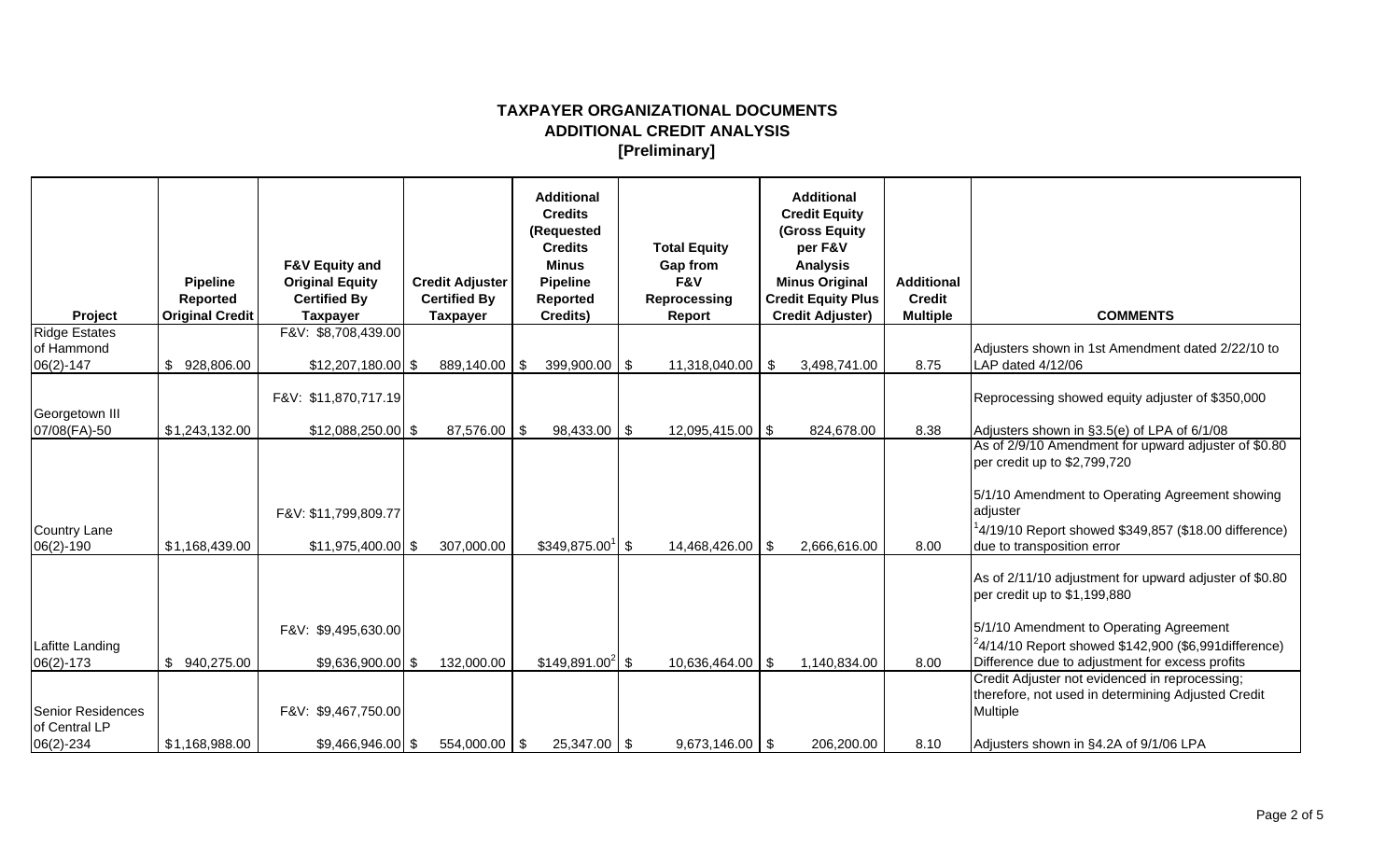| Project                                         | <b>Pipeline</b><br><b>Reported</b><br><b>Original Credit</b> | <b>F&amp;V Equity and</b><br><b>Original Equity</b><br><b>Certified By</b><br><b>Taxpayer</b> | <b>Credit Adjuster</b><br><b>Certified By</b><br><b>Taxpayer</b> | <b>Additional</b><br><b>Credits</b><br>(Requested<br><b>Credits</b><br><b>Minus</b><br><b>Pipeline</b><br><b>Reported</b><br>Credits) | <b>Total Equity</b><br>Gap from<br>F&V<br>Reprocessing<br>Report | <b>Additional</b><br><b>Credit Equity</b><br><b>(Gross Equity</b><br>per F&V<br><b>Analysis</b><br><b>Minus Original</b><br><b>Credit Equity Plus</b><br><b>Credit Adjuster)</b> | <b>Additional</b><br><b>Credit</b><br><b>Multiple</b> | <b>COMMENTS</b>                                                                                                                                                                                 |
|-------------------------------------------------|--------------------------------------------------------------|-----------------------------------------------------------------------------------------------|------------------------------------------------------------------|---------------------------------------------------------------------------------------------------------------------------------------|------------------------------------------------------------------|----------------------------------------------------------------------------------------------------------------------------------------------------------------------------------|-------------------------------------------------------|-------------------------------------------------------------------------------------------------------------------------------------------------------------------------------------------------|
| The Terraces<br>07/08(FA)-02                    | \$3,413,506.00                                               | F&V: \$31,603,911.17                                                                          | \$31,643,201.00 \$ 1,572,986.00                                  | 196,643.00 \\$<br>- \$                                                                                                                | 33,197,197.00 \$                                                 | 1,595,286.00                                                                                                                                                                     | 8.10                                                  | Credit Adjuster not shown in reprocessing; therefore,<br>not used in determining Credit Multiple<br>Adjusters shown in 2nd Amendment dated 5/4/2010 to<br>First Amended and Restated LPA dated? |
| South Range<br>Homes I<br>06(R)-440             | \$369,901.00                                                 | F&V: Same<br>$$2,769,655.00$ \ \$                                                             | 75,000.00 \$                                                     | 86,495.00 \$                                                                                                                          | $3,533,532.00$ \$                                                | 688,877.00                                                                                                                                                                       | 7.96                                                  | §5/1(b): \$5,732,892 is greater than \$2,769,655 plus<br>\$2,848,237<br>Adjusters shown in §501(c) of LPA dated 6/27/08                                                                         |
| St. Joe Lofts -<br>A & B<br>07/08(FA)-04        | \$1,250,000.00                                               | F&V: \$12,623,737.50<br>$$11,248,875.00$ \\$                                                  | 800,000.00                                                       | - \$<br>550,000.00                                                                                                                    | 15,597,971.00                                                    | \$<br>4,349,096.00                                                                                                                                                               | 7.91                                                  | §3.2(a): \$11,493,869<br>Investment member: \$6,395,360<br>Tenant: \$5,098,509<br>Adjusters shown in §3.5(a) of Amended & Restated<br>Operating Agreement of 5/8/08                             |
| St. Michael<br>Senior Housing<br>07/08(FA)-16   | \$ 574,093.00                                                | F&V: \$5,051,513.00<br>\$4,879,302.00                                                         | $$172,211.00$ \ \\$                                              | 306,234.00                                                                                                                            | \$7,067,465.24<br>$(DSC Adj.)$ \$                                | 2,347,771.00                                                                                                                                                                     | 7.71                                                  | \$4,879,302 confirmed in Exhibit 3<br>Adjusters shown in §3.5(d) of 9/30/08 LPA                                                                                                                 |
| <b>Crescent Garden</b><br>Homes<br>07/08(FA)-38 | \$405,000.00                                                 | F&V: Same<br>\$3,715,503.00                                                                   | $$0.00$ \ \$                                                     | 190,000.00 \$                                                                                                                         | $5,083,363.00$ \$                                                | 1,367,860.00                                                                                                                                                                     | 7.20                                                  | Admission Date: 9/30/08<br>Exhibit III: \$3,442,155<br>Adjusters shown in §3.5(d) of LPA of 9/30/08                                                                                             |
| South Range<br>Homes II<br>06(R)-441            | \$369,901.00                                                 | F&V: \$2,769,656.00<br>$$2,848,237.70$ \\$                                                    | 75,000.00 \$                                                     | $90,099.00$ \\$                                                                                                                       | $3,561,435.00$ \$                                                | 638,197.30                                                                                                                                                                       | 7.08                                                  | §5.1(b): \$5,732,892<br>Positive Adjuster<br>Adjusters shown in §5.1(c) of LPA dated 6/27/08                                                                                                    |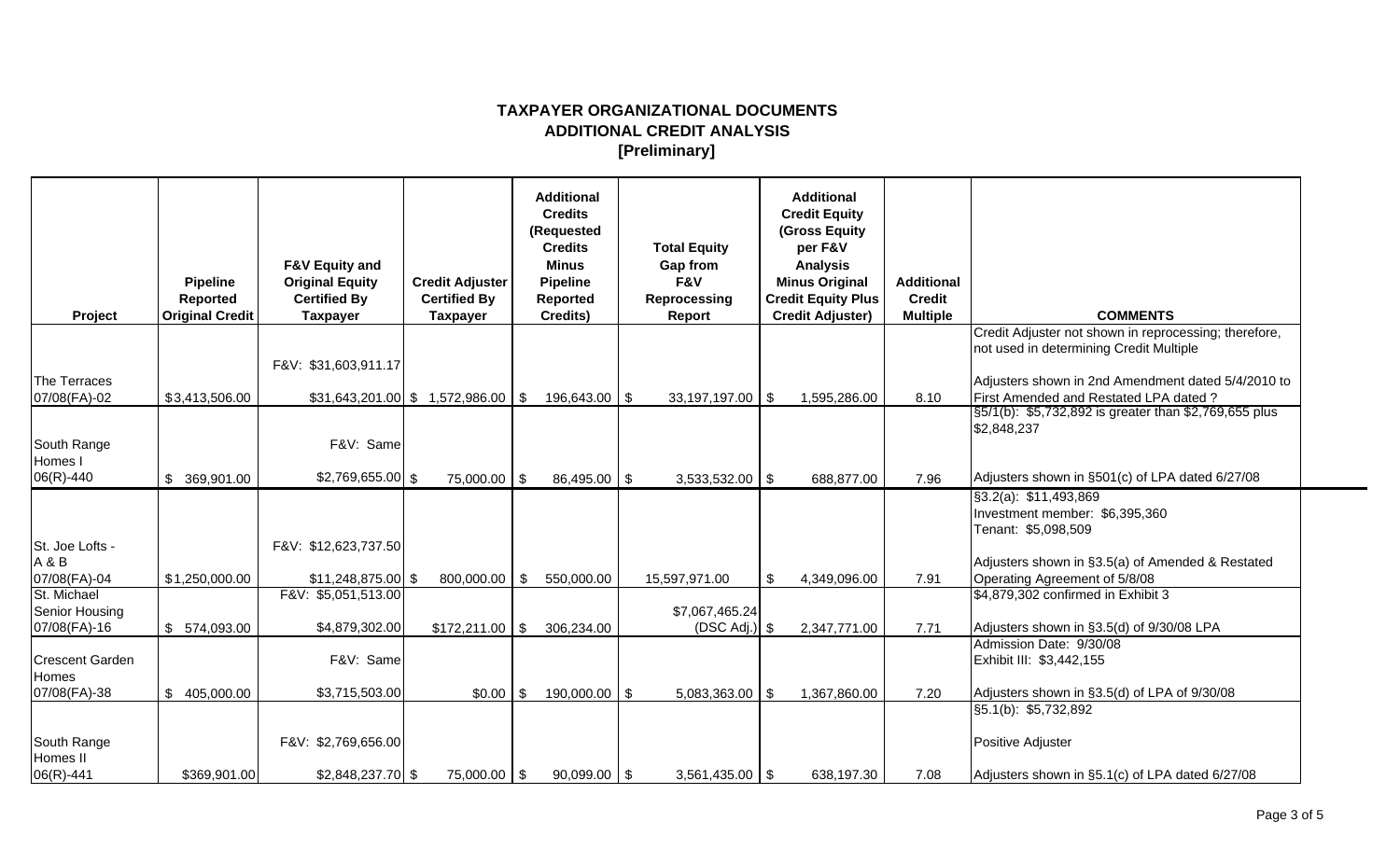| Project                                | <b>Pipeline</b><br><b>Reported</b><br><b>Original Credit</b> | <b>F&amp;V Equity and</b><br><b>Original Equity</b><br><b>Certified By</b><br><b>Taxpayer</b> | <b>Credit Adjuster</b><br><b>Certified By</b><br><b>Taxpayer</b> | <b>Additional</b><br><b>Credits</b><br>(Requested<br><b>Credits</b><br><b>Minus</b><br><b>Pipeline</b><br><b>Reported</b><br>Credits) |                   |            | <b>Total Equity</b><br>Gap from<br>F&V<br>Reprocessing<br>Report |  | <b>Additional</b><br><b>Credit Equity</b><br><b>(Gross Equity</b><br>per F&V<br><b>Analysis</b><br><b>Minus Original</b><br><b>Credit Equity Plus</b><br><b>Credit Adjuster)</b> | <b>Additional</b><br><b>Credit</b><br><b>Multiple</b> | <b>COMMENTS</b>                                                                                 |
|----------------------------------------|--------------------------------------------------------------|-----------------------------------------------------------------------------------------------|------------------------------------------------------------------|---------------------------------------------------------------------------------------------------------------------------------------|-------------------|------------|------------------------------------------------------------------|--|----------------------------------------------------------------------------------------------------------------------------------------------------------------------------------|-------------------------------------------------------|-------------------------------------------------------------------------------------------------|
|                                        |                                                              | F&V: Same                                                                                     |                                                                  |                                                                                                                                       |                   |            |                                                                  |  |                                                                                                                                                                                  |                                                       |                                                                                                 |
| The Meadows<br>07/08(FA)-37            | \$<br>850,000.00                                             | \$7,394,300.00*<br>[not consistent with]<br>LPA <sub>l</sub>                                  | $$0.00$ \ \$                                                     |                                                                                                                                       | 250,000.00 \$     |            | $9,144,000.00$ \$                                                |  | 1,749,700.00                                                                                                                                                                     | 7.00                                                  | Adjusters shown in §7.4(a) of 6/30/08 LPA                                                       |
|                                        |                                                              | F&V: Same                                                                                     |                                                                  |                                                                                                                                       |                   |            |                                                                  |  |                                                                                                                                                                                  |                                                       |                                                                                                 |
| <b>Grand Lake Elderly</b>              | 373,403.00<br>\$                                             | $$3,211,266.00$ \\$                                                                           | 50,944.00                                                        | -\$                                                                                                                                   | 27,301.00         | \$         | $3,321,002.00$ \\$                                               |  | 160,680.00                                                                                                                                                                       | 5.89                                                  | Exhibit A-1: \$3,211,266                                                                        |
|                                        |                                                              | F&V: \$3,224,972.00                                                                           |                                                                  |                                                                                                                                       |                   |            |                                                                  |  | $\sqrt{$337,331}$ (max<br>additional equity<br>from $§3.5(d)$                                                                                                                    |                                                       | Exhibit 3 shows Capital Contribution of \$3,773,315                                             |
| <b>Britton Apartments</b><br>06(R)-451 | \$<br>380,181.00                                             | \$3,224,972.00                                                                                | $$0.00$ \ \$                                                     |                                                                                                                                       | $71,119.00$ \$    |            | 4,463,402.00                                                     |  | \$1,238,430                                                                                                                                                                      | 5.31                                                  | 6/1/07 Partnership Agreement shows no equity but<br>max additional equity adjuster of \$377,331 |
| <b>Orleans Place</b>                   |                                                              | F&V: Same                                                                                     |                                                                  |                                                                                                                                       |                   |            |                                                                  |  |                                                                                                                                                                                  |                                                       | §6(b): \$10,000<br>4/24/08 SunAmerica: \$9,922,483                                              |
| 07/08(FA)-64                           | \$1,210,180.00                                               | $$9,842,611.77$ \\$                                                                           | 125,000.00                                                       | -\$                                                                                                                                   | 109,820.00        | $\sqrt{3}$ | 10,245,537.00 \$                                                 |  | 527,925.00                                                                                                                                                                       | 4.81                                                  | Adjusters shown in §5.1(ii) of 1/13/09 LPA                                                      |
|                                        |                                                              | F&V: \$10,901,021.34                                                                          |                                                                  |                                                                                                                                       |                   |            |                                                                  |  |                                                                                                                                                                                  |                                                       |                                                                                                 |
| Classic Construction   \$1,168,583.00  |                                                              | \$11,204,687.00                                                                               | $$0.00$ \ \$                                                     |                                                                                                                                       | 85,370.00         | $\sqrt{3}$ | 11,305,729.00 \$                                                 |  | 404,707.66                                                                                                                                                                       | 4.74                                                  | No review of organization documents                                                             |
| Indiana Homes                          |                                                              | F&V: Same                                                                                     |                                                                  |                                                                                                                                       |                   |            |                                                                  |  |                                                                                                                                                                                  |                                                       | S5.1(b): \$10,377,920 but Certified Credit increase<br>adjustment is 94.91%                     |
| 07/08(FA)-61                           | \$1,088,765.00                                               | $$9,534,336.86$ \$                                                                            | $100,000.00$ \$                                                  |                                                                                                                                       | $150,954.00$ \ \$ |            | 10,134,039.00 \$                                                 |  | 699,702.00                                                                                                                                                                       | 4.64                                                  | Adjusters shown in §5.1(c)(ii) of LPA of 6/20/08                                                |